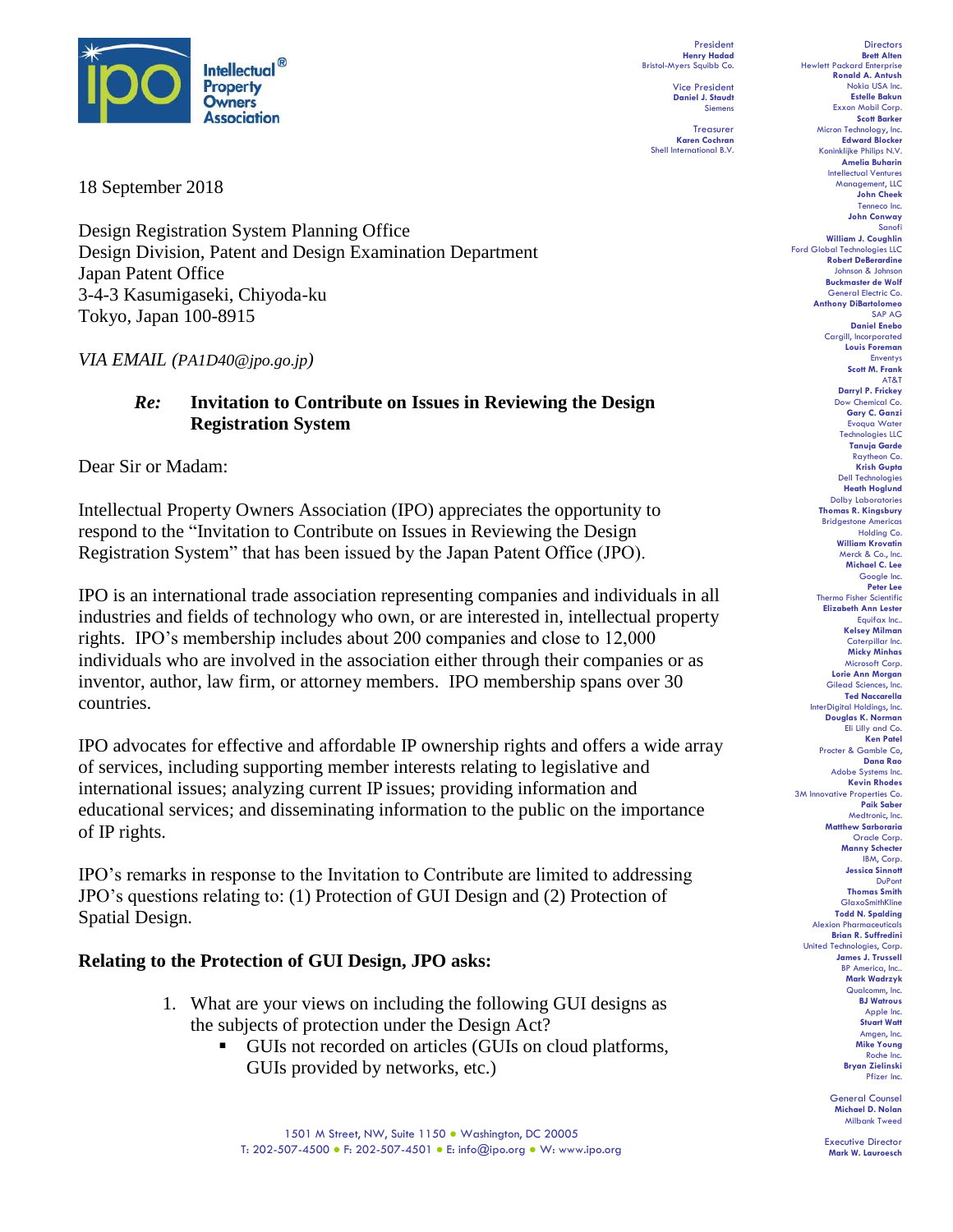- GUIs displayed on things other than articles (GUIs projected on walls or the human body, GUIs displayed using augmented reality (AR) or virtual reality (VR), etc.)
- GUIs irrelevant to the article's function (wall papers, content, etc.)

IPO believes that there should be no requirement for a link between a GUI design and an associated article or product. The reality of a graphical user interface design is that the device—and even the type of device—is often incidental to the design. The same GUI design can be applicable to a smartphone, a smartwatch, a computer, a smart appliance, or even to an interface that is not displayed on any physical article (e.g., a virtual reality, augmented reality, or holographic use of a GUI design). The effort of creating a GUI design often takes place independently of the ultimate hardware product—if any—on which it is to be used. Protection of such a design should likewise be available independent of a link with a hardware product.

For example, under current practice, if a GUI designer creates a GUI design that can be used on a smartphone, a computer, a watch, and as a holographic interface, that designer would need to file three design applications in Japan and still would have inadequate coverage. This applicant would have to show their design on a broken-line smartphone in the first application, on a broken-line computer in the second application, and on a broken-line watch in the third application. And each application would have to have a specific title reciting the associated device. The fourth use—as a hologram—might not even be protectable in Japan under the current practice. Therefore, even after going through the time and expense of filing three design applications to cover the same single design, the applicant might be left with no recourse against those who copy their design on a tablet or as a holographic interface. IPO believes that this designer should be able to cover all uses of their design with a single design application.

To better align its design system with the needs and realities of today's GUI designers, and to help further international harmonization of design registration systems, IPO encourages JPO to remove the requirement that applicants relate their design to an article. To help implement this change, IPO suggests that JPO, at a minimum, (1) remove the requirement that applicants show an associated display device in broken lines for GUI applications, and (2) stop requiring specific titles that tie a GUI design to a particular device.

## **Relating to the Protection of Spatial Design, JPO asks:**

- 1. What are your views on including building (real estate) exteriors as the subject of protection under the Design Act?
- 2. What are your views on including the interior design of stores, offices, etc. as the subject of protection under the Design Act?